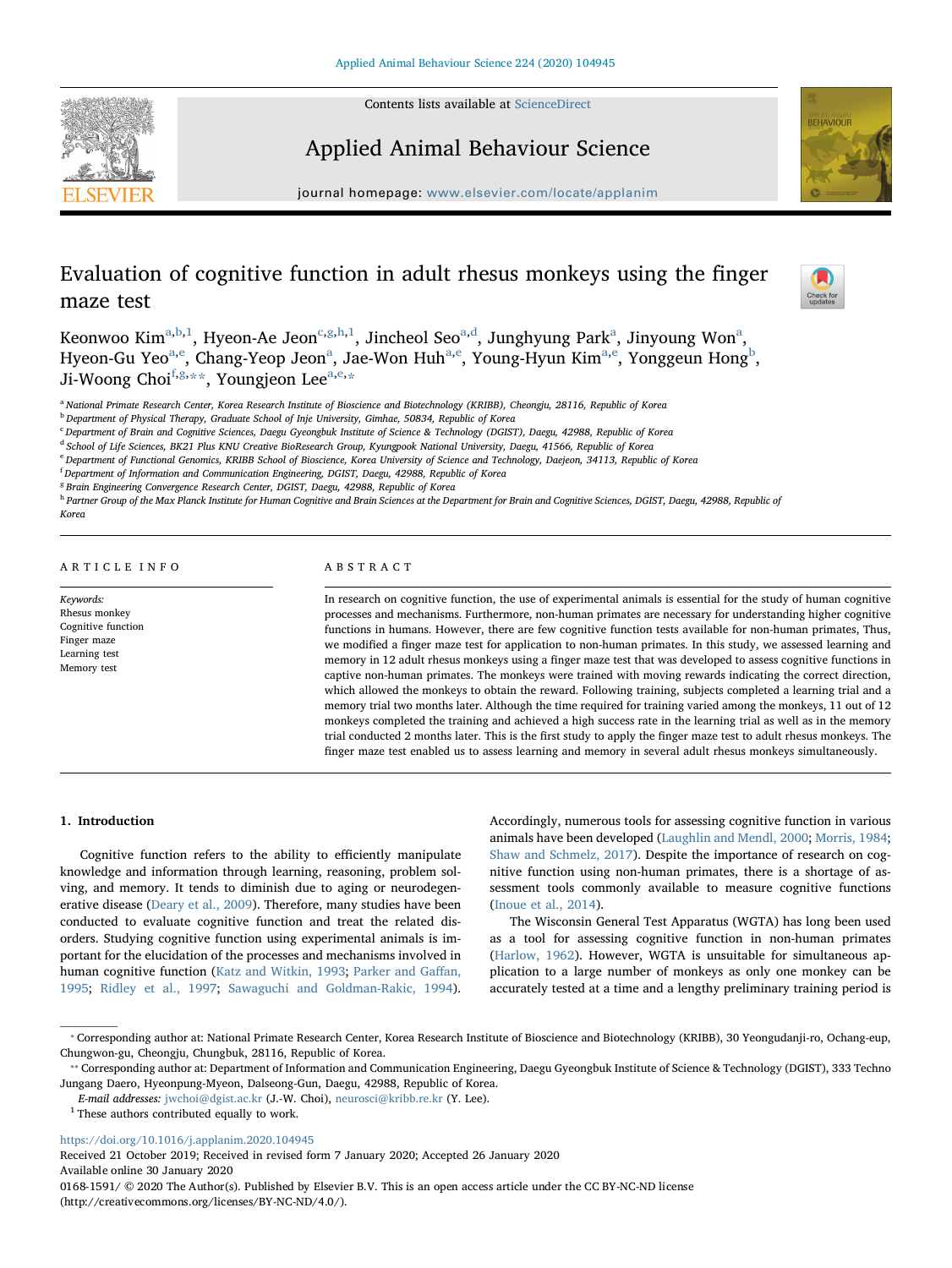required ([Yoshida and Fujimoto, 2006\)](#page-4-10). Therefore, a finger maze test was developed to address these drawbacks. The finger maze test is an assessment tool for evaluating cognitive functions such as learning and memory in non-humans ([Tsuchida et al., 2003\)](#page-4-11). It is an assessment tool designed as a puzzle feeder-type that attaches to the home cage which is the most familiar environment for monkeys. The finger maze test apparatus is easy to make and affordable regarding material costs. In addition, finger maze tests can be applied to multiple primates simultaneously [\(Inoue et al., 2014](#page-4-8); [Tsuchida et al., 2003](#page-4-11)). Moreover, this puzzle feeder enriches the environment of the monkeys [\(Evans et al.,](#page-4-12) [1989;](#page-4-12) [Novak et al., 1998](#page-4-13)).

The finger maze test developed in 1998 has been used in laboratories to assess cognitive function, specifically, the learning abilities and memory function in non-human primates. The most recently developed test is a 4-step non-correction-method-type finger maze that was initially designed for adult cynomolgus monkeys to test their visuospatial orientation, spatial learning, and manual dexterity [\(Tsuchida et al.,](#page-4-11) [2003\)](#page-4-11). It was used to evaluate the effects of toxic substances on learning in infant cynomolgus and rhesus monkeys and those of amyloid-β targeting immunotherapy on long-term memory in aged African green monkeys and cynomolgus monkeys([Hara et al., 2016](#page-4-14); [Inoue et al.,](#page-4-8) [2014;](#page-4-8) [Negishi et al., 2006](#page-4-15)).

In previous studies, the finger maze test was performed on young cynomolgus monkeys, young rhesus monkeys, and adult African green monkeys. However, to date, there have been no studies on adult rhesus monkeys. Non-human primate experiments are important in the preclinical stage ([Friedman et al., 2017](#page-4-16)), and although non-human primates (NHPs) account for 0.5 % of animal studies, they generally have highly significant results in comparison with other animal studies. Among the non-human primates, rhesus monkeys and cynomolgus monkeys are the most widely and frequently used in NHPs studies. Rhesus monkeys are good candidates for establishing an animal model of aging-related diseases ([Simmons, 2016](#page-4-17)). Since aging and cognitive functions are related [\(Deary et al., 2009](#page-4-0); [Herndon et al., 1997;](#page-4-18) [Itoh](#page-4-19) [et al., 2001](#page-4-19)), it is useful to evaluate cognitive functions using adult rhesus monkeys. Therefore, we applied the finger maze test to adult rhesus monkeys to evaluate their learning and memory functions. Moreover, we modified and upgraded the finger maze test using a different reward, that is, monkey chow. In previous studies, a piece of apple (2.5 g) was used as a reward in each trial in the finger maze task. However, the apple crumbled easily if the adult rhesus monkeys tried to pull it into the cage without dropping it. Therefore, we modified the finger maze test proposed by [Tsuchida et al. \(2003\)](#page-4-11) by replacing the apple with a standard certified commercial monkey chow as the reward. The modified finger maze test may be used to measure the cognitive function of adult rhesus monkeys. It can also be used to measure changes in cognitive function due to drug administration or disease.

## 2. Materials and methods

## 2.1. Subjects

Twelve experimentally naïve female rhesus macaques (Macaca mulatta) were used as the subjects ([Table 1\)](#page-2-0). The monkeys were born at Gaoyao Kangda Laboratory Animals Science & Technology Co., Ltd. (Gaoyao, China) and were transferred to our facility when they were 3 years old. They were housed in individual indoor cages because the finger maze test apparatus was attached to the front of the individual cage and one apparatus had to be used by one monkey. They were fed commercial monkey chow (Teklad 2050™, Envigo, USA), and their diet was supplemented with various fruits daily and water ad libitum at the National Primate Research Center of the Korea Research Institute of Bioscience and Biotechnology (KRIBB) for 3 years. As previously reported ([Lee et al., 2014;](#page-4-20) [Yeo et al., 2015;](#page-4-21) [Yi et al., 2017\)](#page-4-22), the environmental conditions were controlled to provide a temperature of 24 ± 2 °C, relative humidity of 50 ± 5 %, 100 % fresh air at a rate of  $\ge$ 

12 room changes per hour, and a 12:12 h light:dark cycle. All procedures were approved by the KRIBB Institutional Animal Care and Use Committee (Approval No. KRIBB-AEC-18018).

#### 2.2. Hand dexterity test (HDT)

Monkeys performed the finger maze test using their fingers. Therefore, it was vital to make sure that they had no hand motor function deficit. Consequently, we conducted an HDT to confirm no motor dysfunction in the monkeys. We attached an HDT device consisting of a 9-well test plate on the front of the home cage. The 9 wells contained apples ( $1 \times 1 \times 1$  cm) and the monkeys required to remove apples from each well. Following three training sessions, the HDT was conducted on the monkeys, and their time to collect apples was measured using a tracking software (Tracker 4.9.8, Douglas Brown, [www.](http://www.opensorucephysics.org) [opensorucephysics.org](http://www.opensorucephysics.org)).

## 2.3. Finger maze test

The finger maze test apparatus developed at Kyoto University ([Tsuchida et al., 2003\)](#page-4-11) was modified to fit each individual cage size ([Fig. 1](#page-2-1)) and was set in front of each individual cage. This maze consists of 4 steps, 4 error boxes, and a feeding box (390 mm length, 320 mm width and 32 mm step height). The front part was made of acrylic plastic and the frame was made of stainless steel. When the monkey selected the correct route, a reward was designed to move to the lower step and finally dropped in the feeding box accessible to the monkey. However, when the monkey selected the incorrect route, a reward dropped into the error box inaccessible to the monkey. In our study, monkey chow was used as a reward instead of an apple.

## 2.4. Acclimation

Prior to training, monkeys were allowed 2 days to acclimate to the test apparatus. During this period, monkeys adapted to the presence of feeding boxes and the apparatus. Acclimation was considered to be complete when the monkeys were capable of taking the reward from the feeding box.

#### 2.5. Training

A training session was conducted once a week and the session consisted of 8 trials [\(Fig. 2](#page-2-2)). A schematic description of our modified finger maze test is depicted in [Fig. 1](#page-2-1). In each trial, a reward was placed on step 1 and monkeys had to move it into the feeding box to get the reward. The success criterion for each step was achieved when completing 8 trials without a failure within one session. Once the monkeys passed step 1, they progressed to the next level where a reward was placed on step 2. Here, monkeys had to initially move the reward in the reverse direction of step 1 and then move it in the same direction as step 1 in order to place it in the feeding box. In this way, the monkeys progressed to step 3 and step 4 using similar procedures as step 1 and step 2. The training duration, number of training sessions, and success rates of the trials were recorded. Throughout all four steps, the reward was not removed if it was positioned into the error box during training. After the monkeys met the criterion of the final step 4, they underwent a learning test and a memory test.

## 2.6. Learning test

A learning test was conducted to verify that the monkeys succeeded in the finger maze test [\(Fig. 2](#page-2-2)). The monkeys were tested for two days, 10 times a day. A reward was placed on a pseudorandom position outside of the four steps. The monkeys had to identify the step where the reward was placed and moved the reward in the correct direction to drop it into the feeding box. The success rate was measured as follows: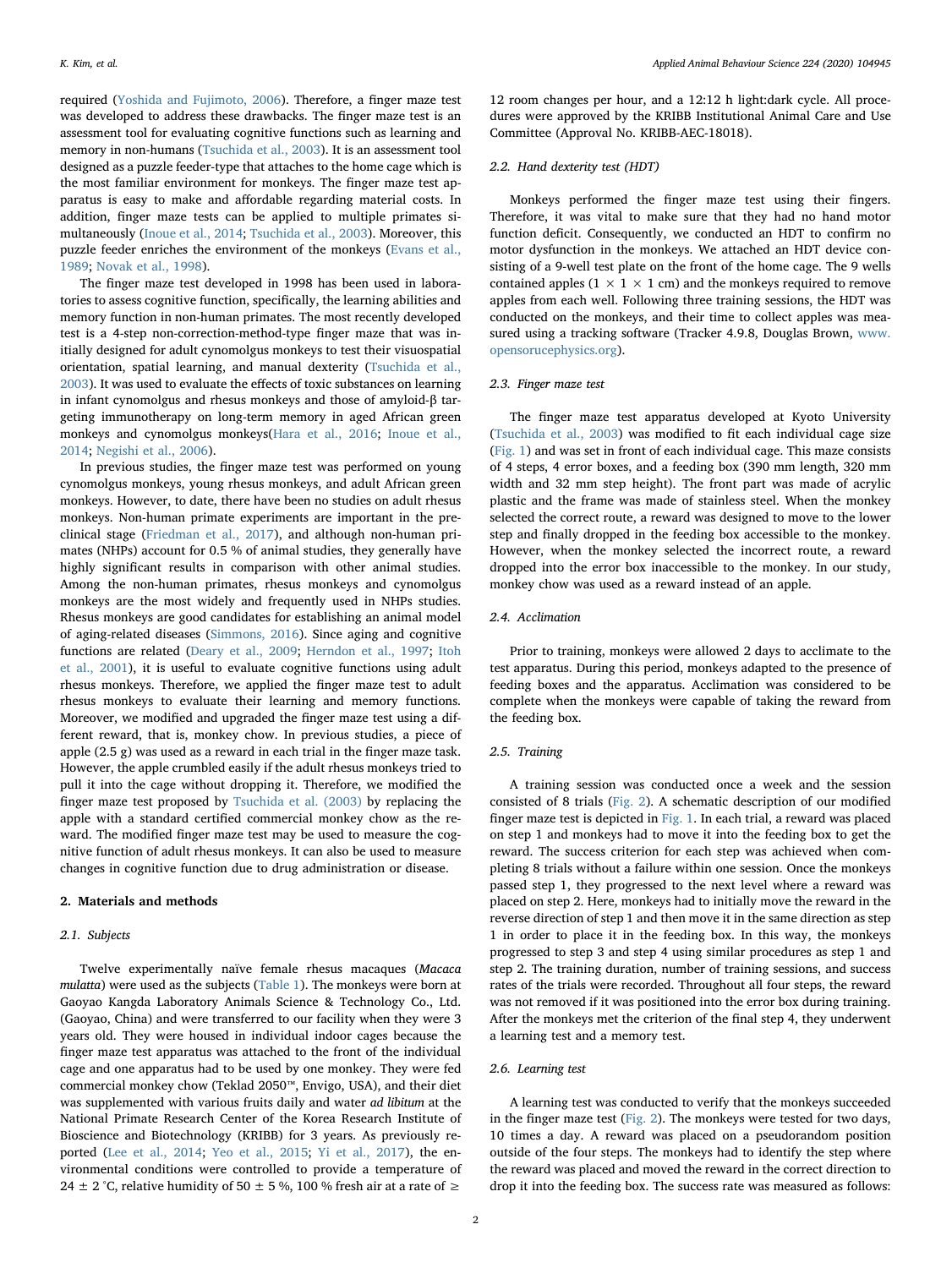#### <span id="page-2-0"></span>Table 1

Information on experimental animals. Animal ID, gender, birthday, age, body weight. All information was collected prior to the experiment.

| No. | ID   | Gender | Birth (Day) | Age (years) | Body weight (kg) (before test) |
|-----|------|--------|-------------|-------------|--------------------------------|
|     | R602 | Female | 2012/03/12  | 6           | 5.38                           |
| 2   | R603 | Female | 2012/10/01  | 5           | 4.06                           |
| 3   | R604 | Female | 2012/06/25  | 6           | 4.46                           |
| 4   | R609 | Female | 2012/05/05  | 6           | 3.16                           |
| 5   | R601 | Female | 2012/04/09  | 6           | 4.39                           |
| 6   | R605 | Female | 2012/06/11  | 6           | 4.99                           |
|     | R617 | Female | 2012/07/29  | 5           | 4.73                           |
| 8   | R622 | Female | 2012/04/12  | 6           | 4.01                           |
| 9   | R624 | Female | 2012/04/12  | 6           | 3.53                           |
| 10  | R625 | Female | 2012/09/09  |             | 4.3                            |
| 11  | R627 | Female | 2012/08/09  |             | 4.46                           |
| 12  | R629 | Female | 2012/05/15  | 6           | 4.2                            |

<span id="page-2-1"></span>



Fig. 1. (A) Schematic diagram of the apparatus and monkey chows used as a reward for the finger maze test. (B) The correct direction (red arrows) of each step and practical application of the finger maze test on the animal's home cage.

success number / trial number.

#### 2.7. Memory test

Two months after the learning test, a memory test was performed in the same way as the learning test, and the success rate was also

<span id="page-2-2"></span>

calculated [\(Fig. 2](#page-2-2)).

#### 2.8. Statistical analysis

All statistical analyses were performed using the Statistical Package for the Social Sciences for Windows, Version, 18.0 (SPSS Inc., Chicago,

> Fig. 2. Schedule and success criteria of finger maze test. The training was conducted in two sessions per day, and one session included four trials. If the monkey succeeded in all the trials in one day, it proceeded to the next step. A learning test was conducted for two days and 10 trials were conducted per day. Two months later, the memory test was performed in the same manner.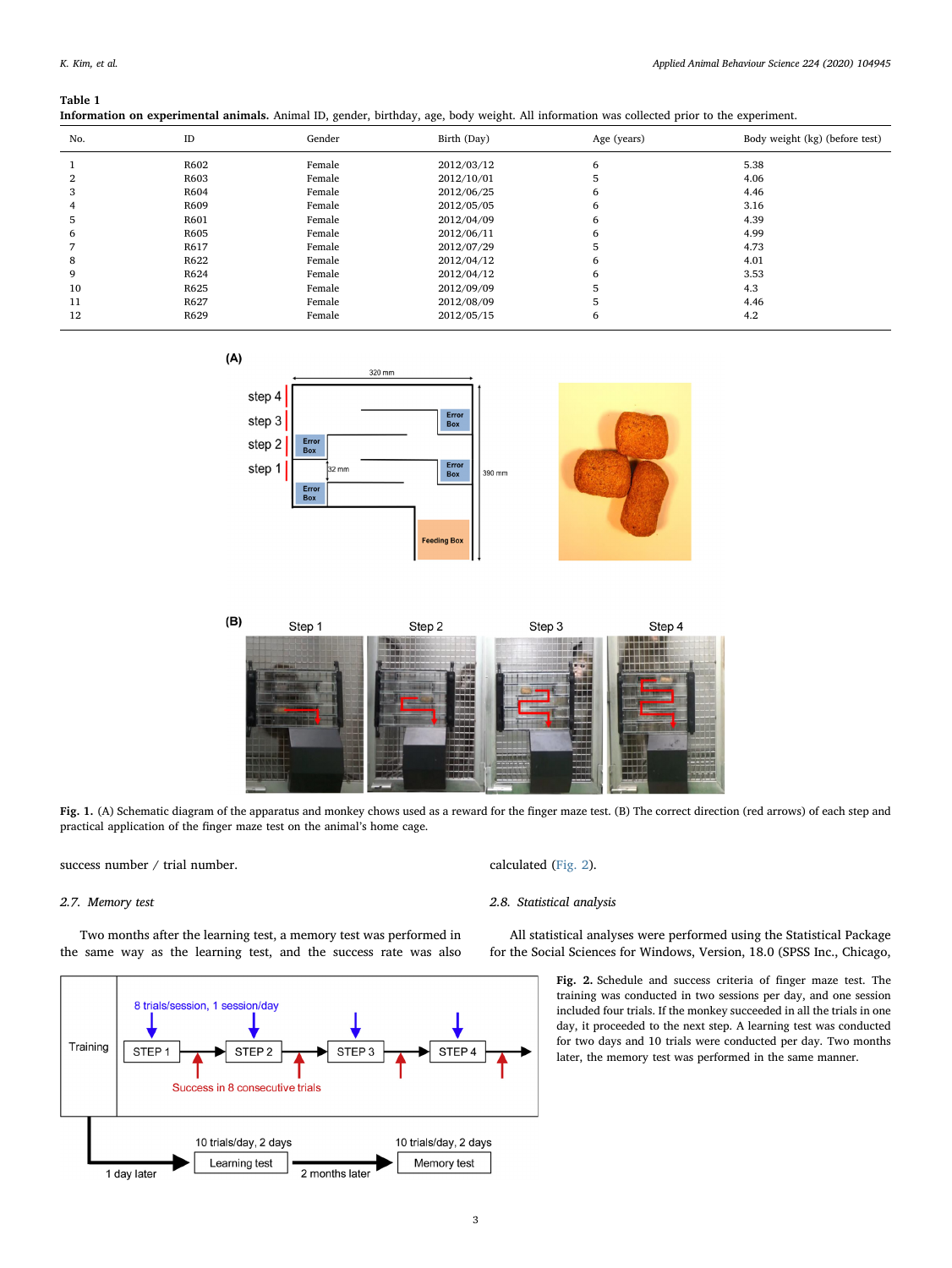<span id="page-3-0"></span>

Fig. 3. Retrieval time of each hand measured by the hand dexterity test. Representative images (A), and retrieval time measured by the hand dexterity test (B). Average retrieval time of 11 monkeys. There was no statistical difference in retrieval time for the dominant hand.

IL). Results of the HDT, and the learning and memory tests were analyzed by the Kruskal-Wallis test and paired sample t-test, respectively. A difference of  $P < 0.05$  was regarded as being statistically significant. All numerical data are expressed as the mean ± standard deviation.

## 3. Results

#### 3.1. HDT

We defined a hand with a short take-out time as a dominant hand and a hand with a long take-out time as a non-dominant hand. The average time taken by 11 monkeys to take out apples was 13.23 s for the dominant hand and 17.33 s for the non-dominant hand (5 monkeys with a left dominant hand and 6 monkeys with right dominant hand). All of the monkeys were able to retrieve the reward. There was no significant difference in the dominant hand retrieval time among the monkeys ([Fig. 3,](#page-3-0)  $p = 0.092$ , Kruskal-Wallis test). Therefore, we confirmed that there were no motoric dysfunctions in finger movement in the monkeys.

#### 3.2. Training

The success rates and the days to complete the training are shown in

<span id="page-3-1"></span>

Fig. 4. Training results of the finger maze test. Average number of days to reach criterion for each step.

<span id="page-3-2"></span>

Fig. 5. Results of the learning and memory test. Average of random and memory tests of 11 monkeys. There was no significant difference between the random and memory tests.

[Fig. 4](#page-3-1). The monkeys spent an average of 2.5 days to achieve the success criteria for step 1. Step 2 took more time than step 1 with an average of 10.45 days. One out of the twelve monkeys did not succeed in the step 2 training. The monkeys took a shorter time in step 3 than in step 2 to learn the correct direction in an average of 5.44 days. Training for step 4 took an average of 2.25 days. Two monkeys completed step 4 at the first attempt without making mistakes. Importantly, the time required to reach the learning criterion decreased as the step progressed from 2 to 4, indicating that the monkeys successfully applied the rule to the next level. Total duration of training took an average of 22.55 days with 180 trials.

## 3.3. Learning and memory tests

The average success rate of the learning test was 89.6 % ([Fig. 5](#page-3-2)), suggesting that the monkeys successfully performed the finger maze test. The average success rate of the memory test was 84.6 %. There was no statistically significant difference between the learning and memory test results ( $p = 0.067$ , paired *t*-test). These results suggest that the monkeys still remembered the rules of the finger maze test correctly even two months later. We have summarized the results of training, and the learning and memory tests [\(Table 2\)](#page-3-3).

#### 4. Discussion

To the best of our knowledge, we are the first to conduct the finger maze test on adult rhesus monkeys. In general, memory has been classified into three types: short-term memory, medium-term memory, and long-term memory ([Teng and Squire, 1999](#page-4-23)). According to this classification, the learning test and memory test in our experiment evaluated short-term and long-term memory, respectively. Previous studies implemented the finger maze test on young cynomolgus monkeys and rhesus monkeys aged approximately 1 year [\(Inoue et al., 2014](#page-4-8); [Tsuchida et al., 2003](#page-4-11)). In our study, the adult rhesus monkeys completed training much faster than other species of monkeys such as

#### <span id="page-3-3"></span>Table 2

Results of the training, random test, and memory test. Average period required for training. Average success rate of the random and memory test.

| Duration of training | Day              | Trial            |
|----------------------|------------------|------------------|
| Total day            | $22.55 + 8.95$   | $180.10 + 71.44$ |
| Step 1               | $2.63 + 1.12$    | $21.09 + 8.96$   |
| Step 2               | $10.45 + 4.43$   | $83.64 + 34.93$  |
| Step 3               | $6.82 + 4.89$    | $54.55 + 39.16$  |
| Step 4               | $2.55 \pm 1.03$  | $19.63 + 9.70$   |
| Learning test $(\%)$ | $89.55 + 6.50$   |                  |
| Memory test $(\%)$   | $84.55 \pm 8.50$ |                  |